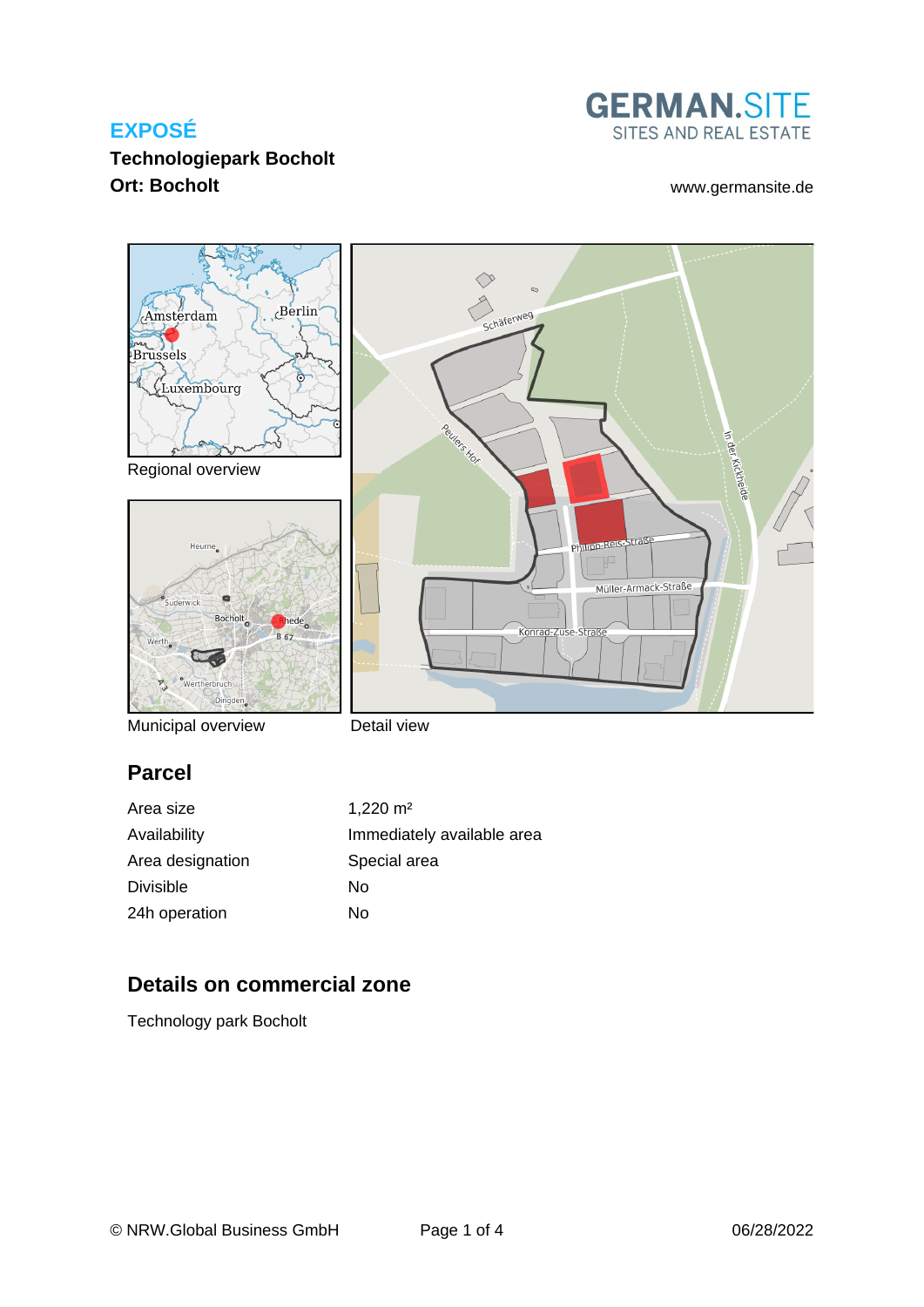### **Technologiepark Bocholt Ort: Bocholt** [www.germansite.de](http://www.germansite.de)



Broadband connection: The business park is prepared for fiber optic connection. This can be established at short notice. Available bandwidth: 100 Mbit/s to the Internet: Fiber optic connections from locations in the Bocholt business park area up to multiple Gbit/s. Next university location: Available on site - Westfälische Hochschule, Bocholt Department - Study programs: Economics, Business Informatics, Business Engineering, Mechatronics, Information and Communication Technology, International Management, Service Management, Distributed Systems and Bionics. Street address: Müller-Armack-Straße, 46397 Bocholt General: The Technology Park is located in the immediate vicinity of the University of Applied Sciences. It was developed especially for service- and technology-oriented companies aiming at cooperation with the Bocholt University of Applied Sciences department. Future-oriented technology and innovation will also be reflected in the design of the technology park and the architecture of the individual buildings. For this reason, building blocks have been defined as basic guidelines or design principles which are to be taken into account in the planning. Concrete construction projects will therefore be developed in coordination with the urban planning department of the city of Bocholt.

Area type GE / GI **Specifics** Note on site: Minimum building size: 15 m x 15 m footprint Note on use: Service and technology-oriented enterprises

#### **Links**

<https://muensterland.blis-online.eu>



Luftbildansicht Technologiepark Luftbildansicht Technologiepark

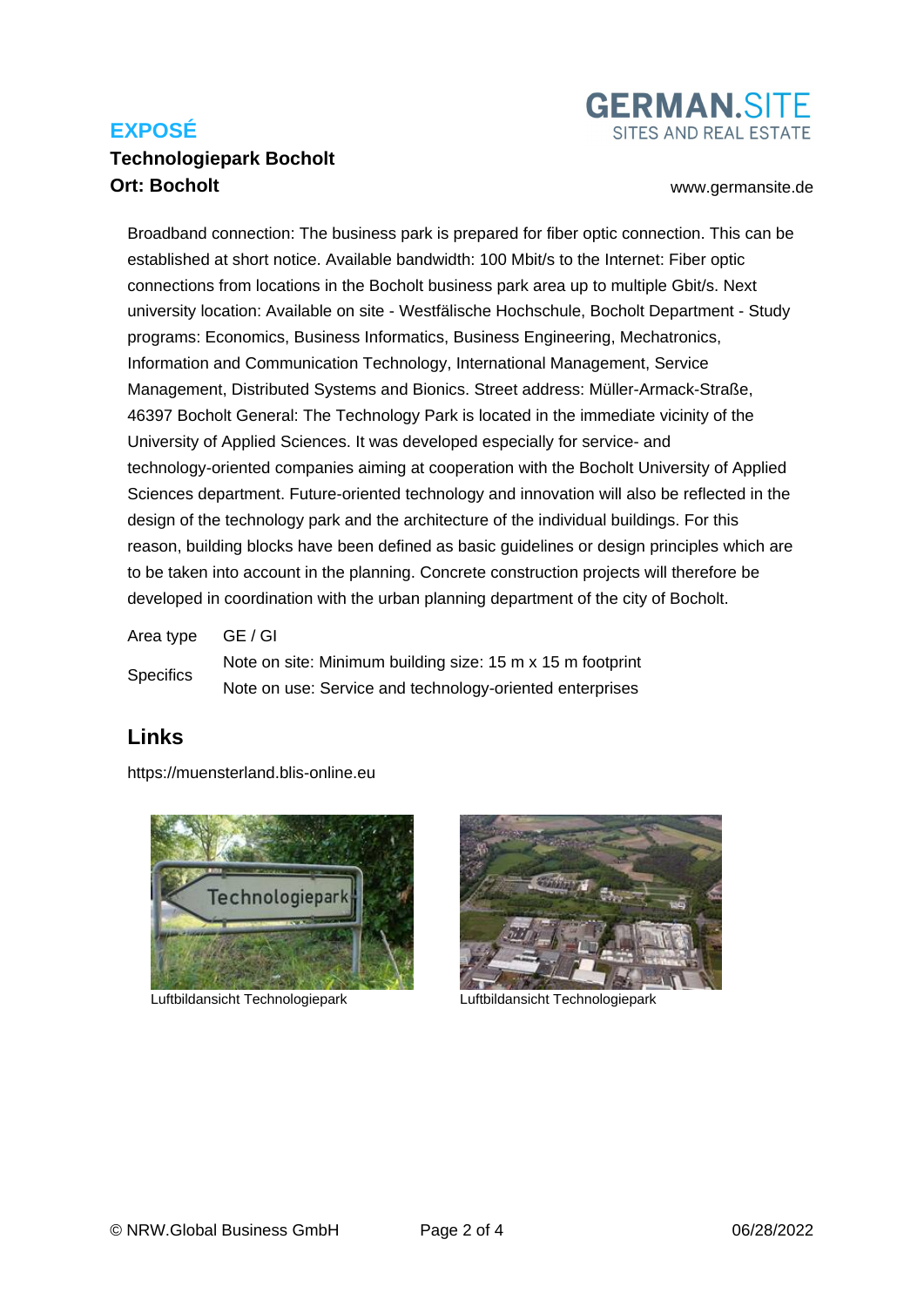

## **Tec[hnologiepark Bocholt](https://muensterland.blis-online.eu/images/muensterland/Photo/20AcgRgKqyVWEh6REVAxZ0h7JDr7O6i4.jpg) Ort: Bocholt** [www.germansite.de](http://www.germansite.de)



Luftbildansicht Technologiepark

# **Transport infrastructure**

| Freeway | A3 'Hollandlinie' | 6 km  |
|---------|-------------------|-------|
| Airport | Düsseldorf        | 80 km |
| Airport | Münster/Osnabrück | 90 km |
| Port    | Duisburg/Emmerich | 30 km |